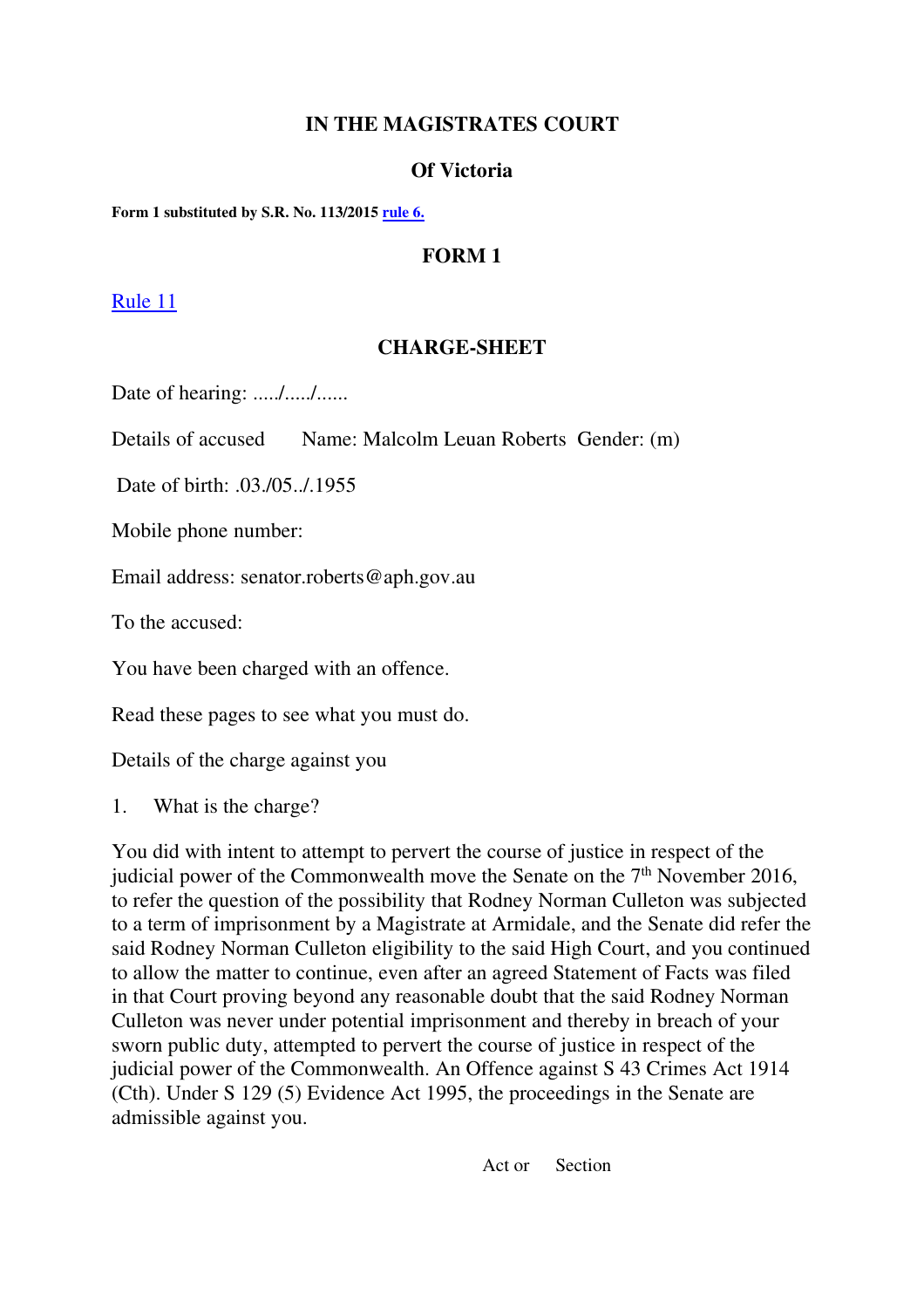|                                        |                                           |                          |                              | or<br>Clause   |
|----------------------------------------|-------------------------------------------|--------------------------|------------------------------|----------------|
| Under what<br>law?                     | $\Box$ State                              | $\Gamma$ Act             | Regulation<br>No.            | (Full<br>Ref.) |
|                                        | $\Box$ Commonwealth $\Box$ Regulatio<br>n |                          |                              |                |
|                                        |                                           | $\neg$ Other—<br>specify |                              |                |
| Are there<br>more charges?             | ⊟∙No                                      |                          | $\Box$ Yes—see 2<br>below    |                |
| Type of<br>offence                     | $\square$ Summary offence                 |                          | $\Box$ Indictable<br>offence |                |
| Request for<br>committal<br>proceeding | $\square$ . No                            |                          | $\Box$ Yes                   |                |

2. What is the charge?

Attempting to pervert the course of justice in respect of the judicial power of the Commonwealth

|                                        |                                      |                                 |                                                         | Section<br>or  |  |
|----------------------------------------|--------------------------------------|---------------------------------|---------------------------------------------------------|----------------|--|
|                                        |                                      |                                 | Act or                                                  | Clause         |  |
| Under what<br>law?                     | $\Box$ State                         | $\Box$ Act                      | Regulation<br>No.                                       | (Full<br>Ref.) |  |
|                                        | $\Box$ Commonwealth $\Box$ Regulatio |                                 |                                                         |                |  |
|                                        |                                      | n                               |                                                         |                |  |
|                                        |                                      | $\neg$ <b>Other—</b><br>specify |                                                         |                |  |
| Are there<br>more charges?             | $\Box \cdot$ No                      |                                 | $\Box$ Yes—see<br>"Continuation of<br>Charges" attached |                |  |
| Type of<br>offence                     | $\square$ Summary offence            |                                 | $\Box$ Indictable<br>offence                            |                |  |
| Request for<br>committal<br>proceeding | ∏∙No                                 |                                 | $\square$ · Yes                                         |                |  |

Who filed the charge-sheet. Rodney Norman Culleton

Name of Informant: Rodney Norman Culleton

Agency and Address: Common Informer: